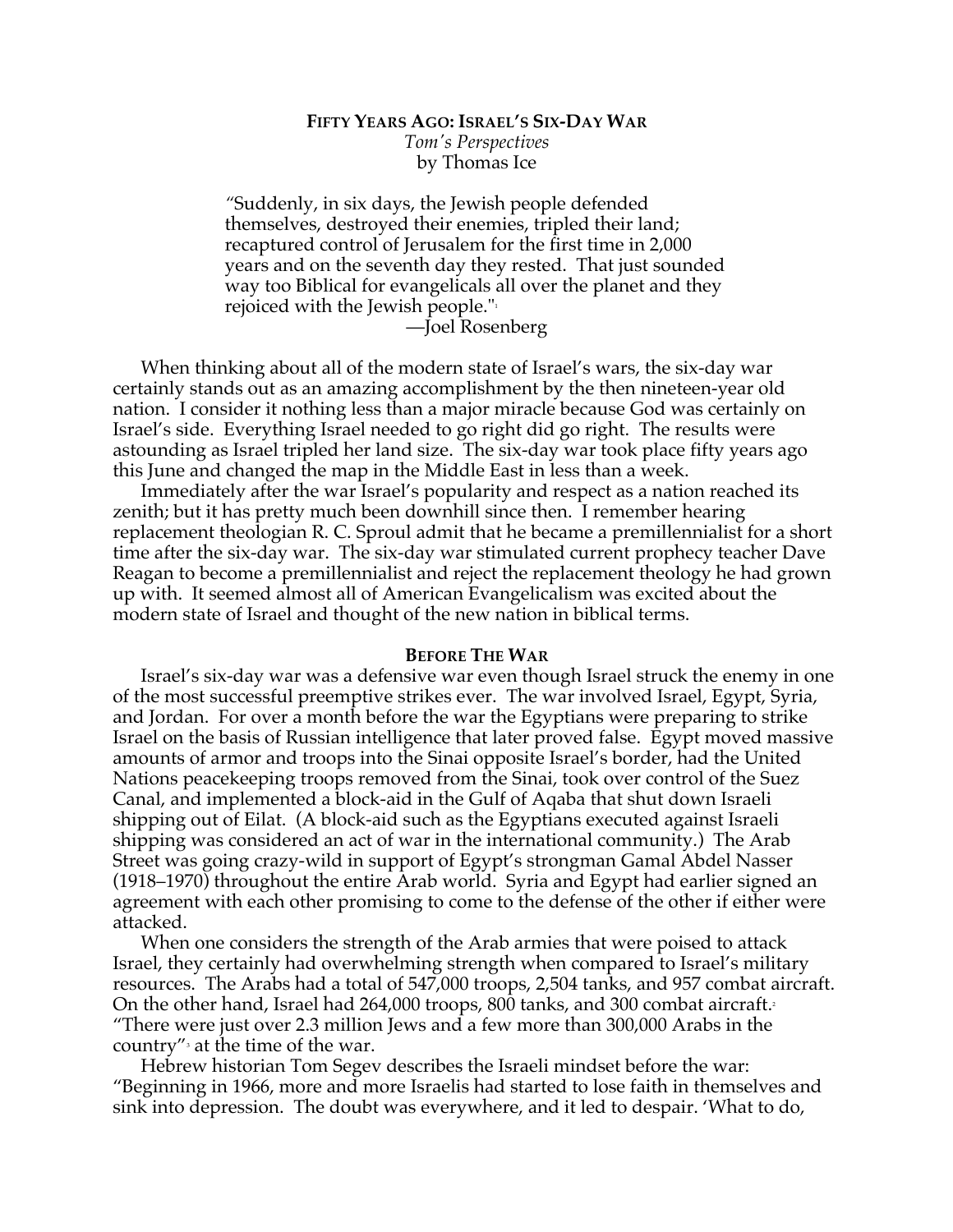people, what to do?' lamented songwriter Haim Hefer. 'Nothing goes right and there's not a drop of good luck . . . /Everything is depressing and everybody sad/ Things aren't working out and no one knows why.'" $\cdot$  In addition to low moral "the year saw a dreadful economic recession and a sharp drop in immigration."5 Yet three weeks before the war started on June  $5<sup>th</sup>$  another song made its debut to the Israeli public: "Jerusalem of Gold." As Israel was calling up the IDF reserves many were listening to the new song on their radios. Naomi Shemer wrote the words and the music which said of Jerusalem that said, its Arab half was a deserted wilderness, "apparently unpopulated: 'Where the water wells have gone dry/ The market square is empty/ And no one visits the Temple Mount/ In the Old City.'" $\cdot$  This song was a great moral bust to the Jews of Israel who were destined to reclaim the Old City and ascend the Temple Mount in just a few more days.

## **THE WAR**

Israel could not afford to carry on a three-front war at the same time since they were outnumbered three to one. Yet, Egypt to the south, Syria to the north, and Jordan to the east had all moved their troops, tanks and artillery to little Israel's borders. Also, Israel could not allow the Arabs to exercise air power or they would be able to bomb Tel Aviv and many of Israel's population center that would deal a disastrous blow to the young country. The Israeli high command decided to preemptively strike Egypt first since they were the largest threat, especially their air force. On the morning of June 5 at 7:45 am 90 percent of Israel's air force hit the Egyptian airfields and caught them completely by surprise as they were changing from their night shift to the day shift. Israel first bombed their runways so their planes could not take off and then began destroying the entire Egyptian air force. They flew in under the Egyptian radar and bombed all nineteen airfields. Israel finished the job by returning to their airbases and the ground crews turned the planes around and reloaded them in record setting time. A total of three attacks shutdown the Egyptian air force. At the same time as the air force attacked the ground war began as Israel tanks moved through Gaza and into the Sinai where they routed the Egyptians there as well. Events led to the Egyptians being totally confused and unable to fight effectively against the speedy Israeli tank formations supported by the Israel Air Force. In the fog of war they began retreating and the Israelis had them on the run as the Egyptians headed for the Suez Canal in complete disarray.

Jordan was reluctant to enter the war because of the false information coming from the Egyptians that they were routing the Israelis. Israel had planned to remain in a defensive position while they attacked Israel. However, at 10:00 am on June 5, Jordanian artillery began pounding Tel Aviv and later Jerusalem. Israel now had no choice but to extend the war on the Jordanian front. Israel's first step was once again to attack Jordanian air bases with their air force and they eliminated them from the fight. On the afternoon of June 5 Israel launched an invasion to encircle the Old City of Jerusalem. During the night the IDF pounded the Jordanians with artillery and mortar fire in order to soften them up for an invasion the next day. The next day saw extremely heavy fighting often hand-to-hand combat. However, the Israelis steadily advanced toward the Old City from various positions. On June 7 the fierce fighting continued. General Moshe Dayan heard there might be a ceasefire so the Israeli troops make their final push into the Old City and liberated from the nineteen-year rule by the Jordanians. Then the Temple Mount was taken and soldiers began rushing to the Western Wall, many in tears. "After a brief skirmish with Jordanian riflemen, Gur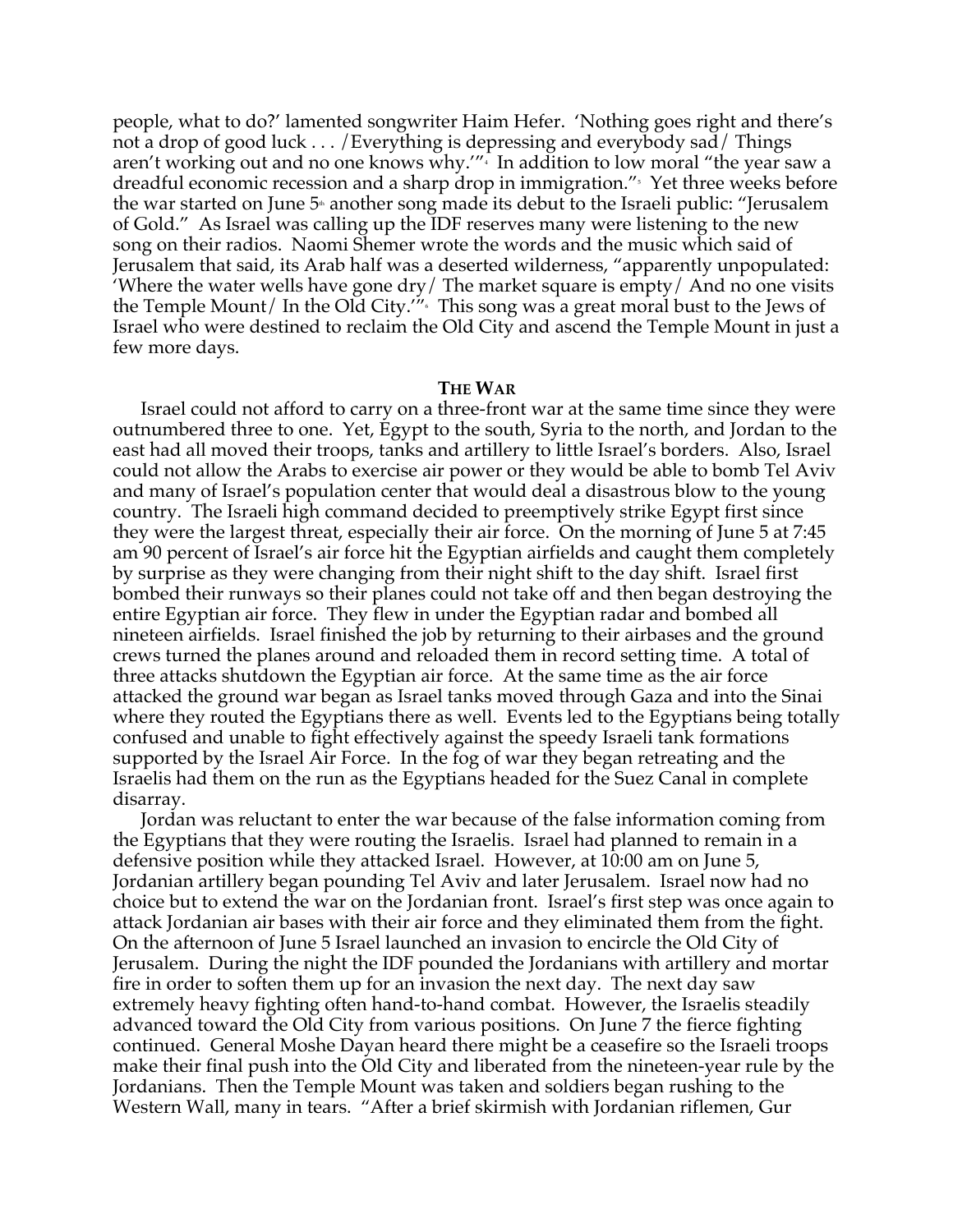radioed Narkiss the three words—seven in English—that would resonate for decades afterward. 'Har ba-Bayit be-Yadenu'—'The Temple Mount is in our hands.'"7

The evening of June 5 the Israel Air Force attacked and greatly disabled the Syrian Air Force. For years leading up to the Six-Day War Syria had often shelled Israel from the Golan Heights and sent raids into Israel. Additionally Syria was attempting to change the course of the Jordan River so that it would not flow into the Sea of Galilee. These were the main reasons Israel bused many of their troops from the south and central parts of Israel to the north in order to launch an attack on the morning of June 9 in order to take the Golan Heights as a buffer-zone for the Jewish people. Beginning with strategic air strikes and followed by an armored brigade the assault was initiated. Four Israeli brigades broke through the Syrian defenses on the first day. On the last day of the war, June 10, Israel overran the Syrian positions as they retreated from the Golan Heights. Just as fast as it began the war ended with Israel in control of the Sinai, Gaza, the Old City, Judea, Samaria, and the Golan Heights.

## **CONCLUSION**

Even though the Six-Day War was a rousing success for Israel, the victory came at a great cost of lives for the small nation. "766 Israeli soldiers were killed during the 'Six Day War′. The number of Arab dead was never announced.″® However it is estimated the Arab casualty rates were "approximately 25 to 1 in Israel's favor."<sup>,</sup> Oren concluded: "Basic truths persisted: for all its military conquests, Israel was still incapable of imposing the peace it craved." $\frac{1}{2}$  Indeed, even today there is a lingering pessimism throughout Israeli society that wonders if they will ever find peace in the Promised Land.

The Bible provides the answer to the question of whether Israel will ever find peace. The answer is yes indeed. However, peace will only arrive in Israel after a great time of drama known as the tribulation that will lead to the conversion to Jesus as their Messiah who will return and rescue His Chosen People who will be on the verge of extinction but will finally accept Jesus of Nazareth as their Messiah. Thus, the Six-Day War, like the founding of the modern state of Israel, is a step in the process of preparation for the next step within God's plan for Israel that will unfold during the seven-year tribulation period. In the War of 1967 the Jewish people regained control of the Old City of Jerusalem and the Temple Mount. During the tribulation Israel is pictured as having rebuilt its Temple in the Old City on the Temple Mount. However, Israel is still largely in unbelief and many problems persist for the current nation of Israel. Maranatha!

 <sup>1</sup> Joel Rosenberg quoted in Chris Mitchell, "Israel's 1967 Miracle," CBN News, June 5, 2007

http://www.cbn.com/cbnnews/insideisrael/2007/june/israels-1967-miracle/?mobile=false.

<sup>&</sup>lt;sup>2</sup> Martin Gilbert, *The Routledge Atlas of the Arab–Israeli Conflict*, 7<sup>\*</sup> edition (London: Routledge, Taylor & Francis Group, 2002), p. 65.

<sup>3</sup> Tom Segev, *1967: Israel, The War, and The Year That Transformed The Middle East* (New York: Metropolitan Books, 2007), p. 14.

<sup>4</sup> Segev, *1967*, p. 14.

<sup>5</sup> Segev, *1967*, p. 14.

<sup>6</sup> Segev, *1967*, p. 222.

<sup>7</sup> Michael B. Oren, *Six Days of War: June 1967 and the Making of the Modern Middle East* (New York: Oxford Press, 2002), p. 245. Oren, the former Israeli ambassador to the United States, has contributed this excellent book of the Six-Day War.

<sup>8</sup> Gilbert, *Arab–Israeli Conflict*, p. 68.

<sup>9</sup> Oren, *Six Days of War*, p. 305.